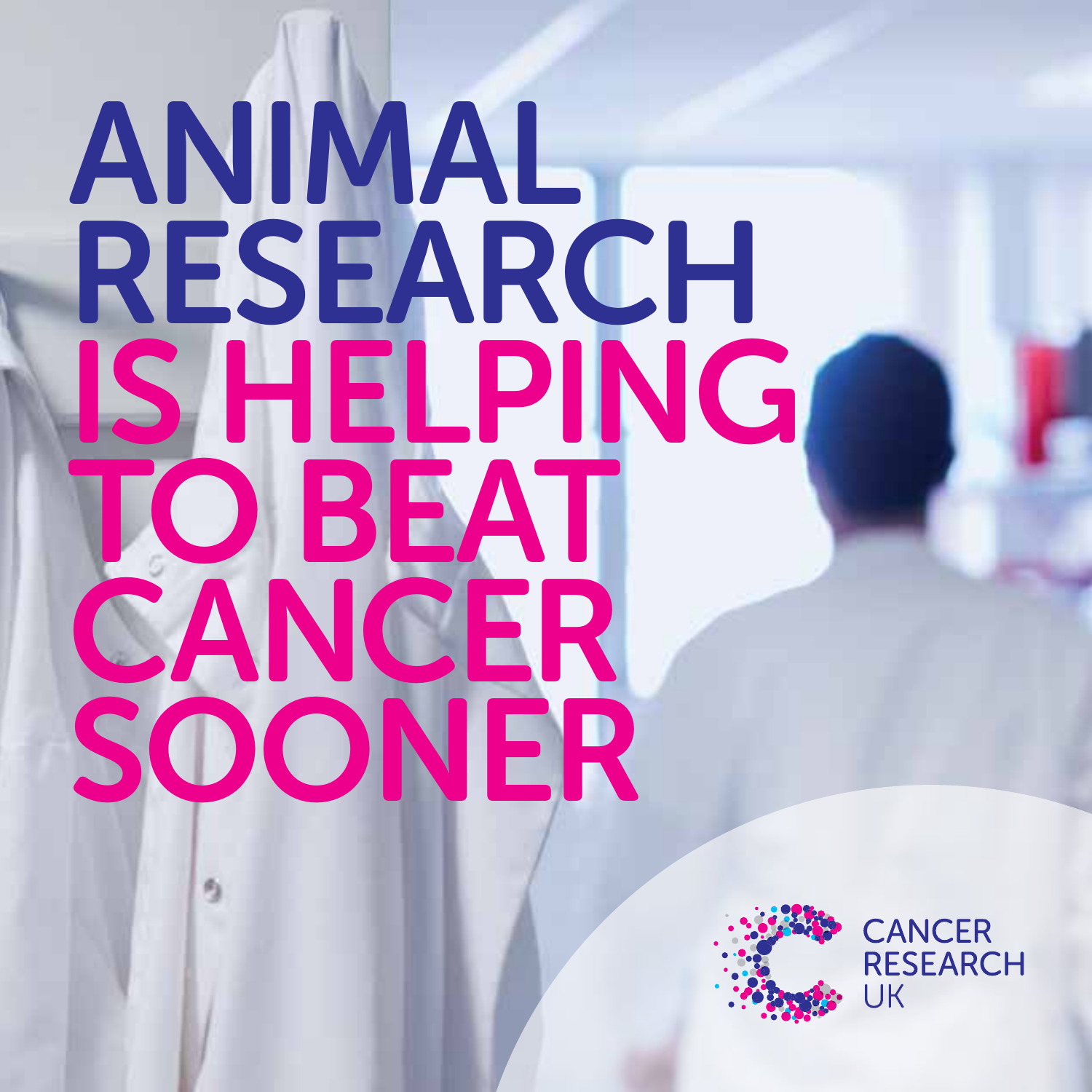## WHAT WE DO

Our vision is to bring forward the day when all cancers are cured.

#### 'Thousands of people are alive today thanks to research. Animal studies have played an important part in this progress.'

Professor Karen Vousden, Chief Scientist, Cancer Research UK

Thanks to our supporters, our scientists are making cutting-edge discoveries every day, finding better ways to prevent, diagnose and treat cancer.

Our world-class research – which includes studies involving animals – has helped double survival rates over the last 40 years.

But with cancer set to affect 1 in 2 of us in the future, there's still much more to do if we're going to beat it.

#### Today 2 in 4 patients in the UK survive cancer.

Our ambition is to accelerate progress and see 3 in 4 patients surviving cancer by 2034.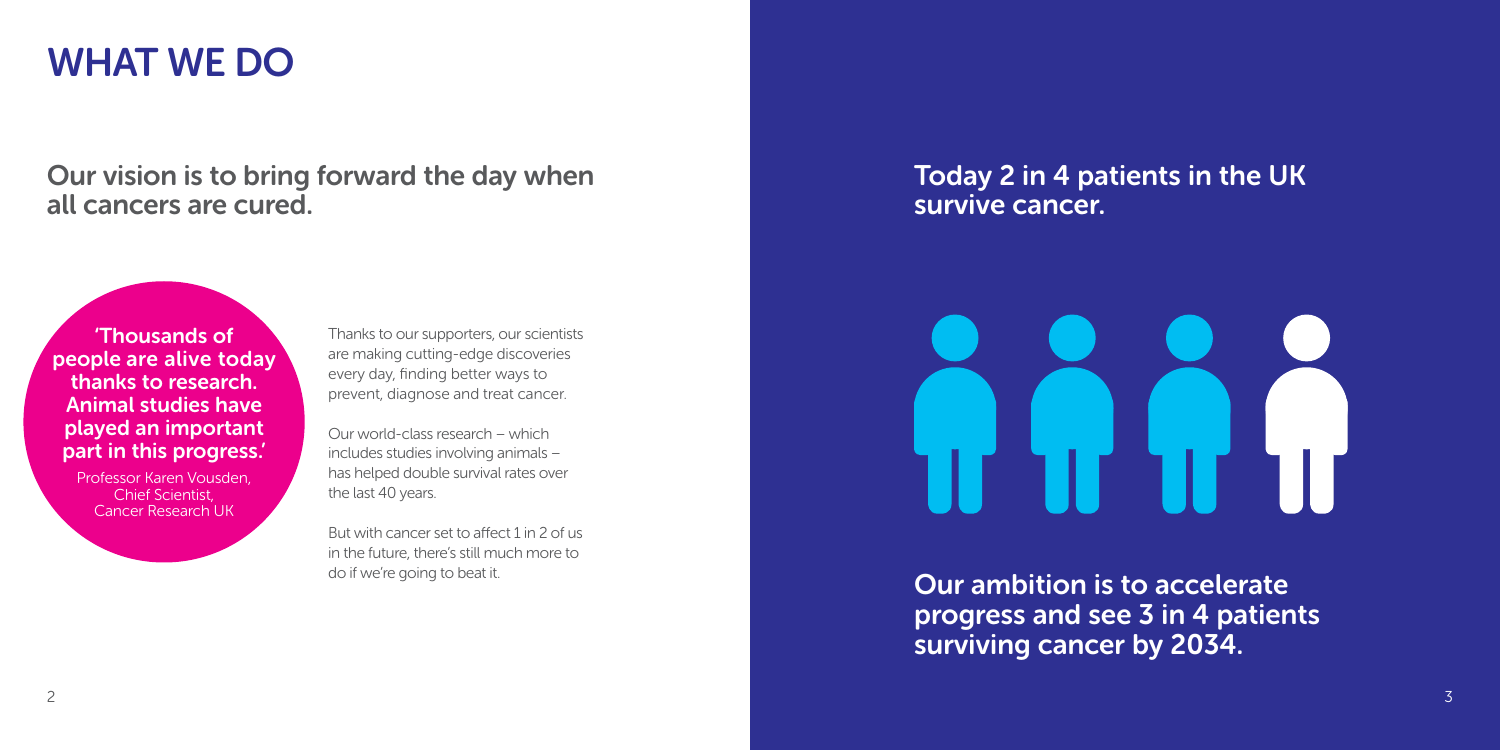## WHY DO WE NEED ANIMAL RESEARCH?

Research involving animals is essential for us to save lives. Most cancer treatments used today wouldn't exist without this type of work.

Studying animals helps us to understand more about cancer so we can find better ways to detect and treat it. This includes discovering the faulty genes that cause cancer, investigating how cancer grows and spreads, and exploring how our bodies can help fight tumours.

Animal research is also an important way to develop new drugs, radiotherapy and surgical techniques.

It's the law in the UK that all new drugs are tested in animals before they can be tested in people. This minimises the risk to cancer patients during the development of new cancer drugs.

Researchers who study animals must show that there is no alternative, they have involved the smallest number of animals possible, and every step has been taken to minimise distress.

## HOW ANIMALS CAN BE INVOLVED IN DEVELOPING DRUGS

Much of the research we fund doesn't involve animals. Of the projects we support that do, more than 9 in 10 are studies of mice – others may involve fish or frogs. All animals involved in research are bred in licensed facilities to make sure the scientific findings are accurate and reproducible. One of the ways animals can be involved in cancer research is testing new drugs.

Researchers find a promising molecule to target in cancer cells.

If the chemical is effective in mice, researchers go back to the lab and turn their idea into a drug.

The drug is tested again in animals to make sure it's safe, and to find out what dose works best and if there are any side effects.



Scientists develop a chemical that blocks the molecule, and test it on cancer cells growing in the lab.

If the chemical works well in the lab, the next step is testing it in mice to see if it works on tumours in the body.

Doctors can now apply for a licence to test the new drug in people with cancer.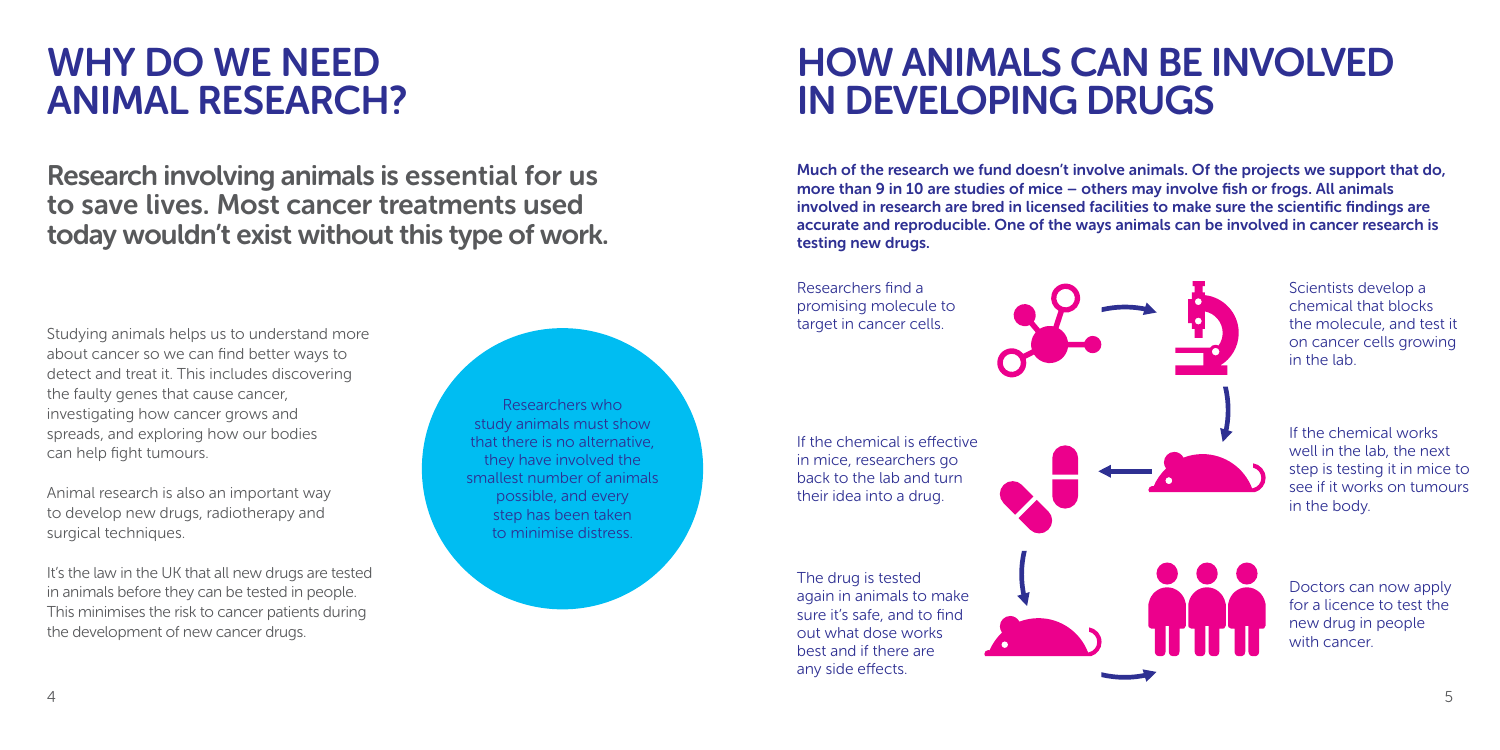## ANIMAL RESEARCH IMPROVES CANCER TREATMENT

### Animal research has made a real difference for people with cancer.

Science involving animals has been vital for discovering drugs like tamoxifen for breast cancer. And scientists first spotted the potential of Glivec – a drug that cures people with chronic myeloid leukaemia – in research involving mice.

Antibody treatments were also developed thanks to animal studies, leading to treatments like cetuximab for bowel cancer, and drugs that harness the body's immune system to fight cancer.

Animal research has been crucial for improving radiotherapy and surgery.

For example keyhole surgery was first tested in animals. And developing ways to prevent cancer, such as the cervical cancer vaccine, relies on animal research.

Understanding how faulty genes cause cancer couldn't be done without animal research, because researchers need to look at the whole body, rather than individual cells or tissues. Genetic engineering – something that can't legally be done in people – helped scientists prove in mice that faulty versions of genes like BRCA1 cause many cancers.

#### MORE MEN WITH PROSTATE CANCER LIVING LONGER

Prostate cancer is the most common cancer in UK men, claiming thousands of lives every year. Treatment often involves a combination of surgery, radiotherapy and chemotherapy. But, sadly, some men's cancer returns.

Thanks to our research, there is hope. In the 1980s scientists discovered that an anti-fungal drug could stop cells making testosterone – the hormone

that drives prostate cancer growth. But this drug had to be taken several times a day and it had serious side effects. Men needed a better alternative.

Our researchers went on to develop a new drug called abiraterone. Animal research was needed to find out if it would be more effective and have fewer side effects. Our scientists discovered that mice given abiraterone once a day for two weeks had virtually no testosterone in their blood.

This proved the drug stopped the hormone being produced. The mice also experienced fewer side effects.

Thanks to this vital research, doctors had sound evidence to take abiraterone into clinical trials. This drug is now available to men with advanced prostate cancer, giving them more time with their loved ones and a better quality of life while taking the drug.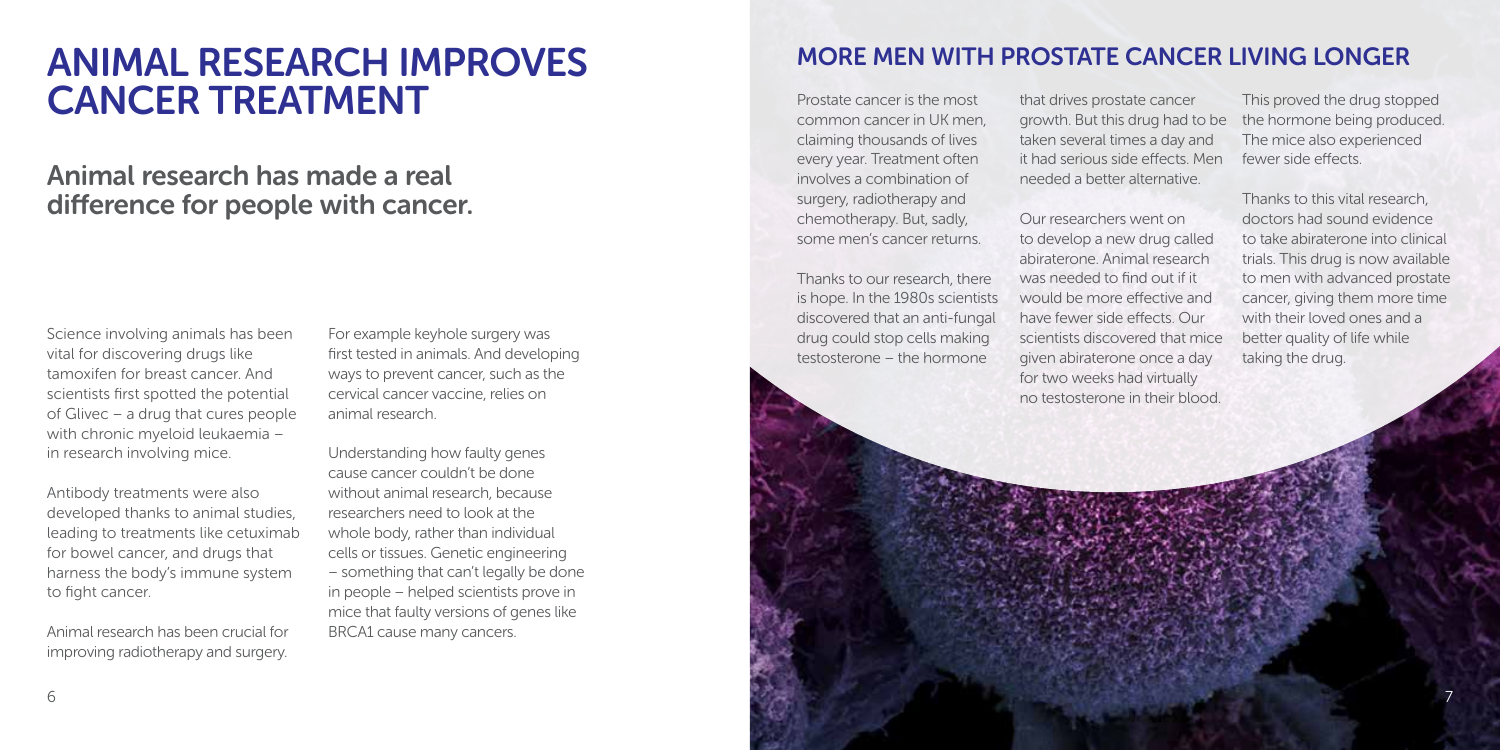## HOW RESEARCH ANIMALS ARE CARED FOR

Animal research is crucial to beating cancer, so it's important our researchers take every step to protect animals' welfare.

Highly trained and qualified staff, including specialist vets, look after research animals. The work is governed by strict laws and must be carried out by licensed people at licensed premises, which have to meet standards of care.

Animals' environment must be carefully controlled according to what they need. This includes things like the right lighting and temperature, correctly sized cages to avoid overcrowding, and having bedding and toys. Animals are also checked daily for health problems.

Many procedures involving animals are mild, like being scanned or having a blood sample taken. When a more invasive procedure is done, animals are given pain relief and monitored closely for signs of distress. If an animal's life needs to be ended it's carried out humanely to give them a fast, pain-free death with minimum distress.

All animal research is approved by an ethics panel including members of the public. They must agree the work is necessary, the animals are being cared for correctly and the potential benefits are worthwhile.

#### REDUCING THE NUMBER OF MICE INVOLVED IN DRUG TESTING

We can't develop drugs without involving animals yet, but our researchers are helping to reduce the number needed. This example shows how our scientists have developed microsampling, a technique to reduce the number of mice involved in drug testing.

OLD TESTING METHOD

#### NEW MICROSAMPLING METHOD

2 untreated mice  $\bigcirc$  for comparison



Mice are given a drug either by mouth or an injection, then researchers measure the amount of drug there is in the mice's blood at five points in time.

> At each point in time 4 mice were humanely killed to collect enough blood to test.

Thanks to modern, sensitive equipment, researchers only need a small blood sample, taken using a fine needle.



The same 4 mice are tested before treatment at each point in time.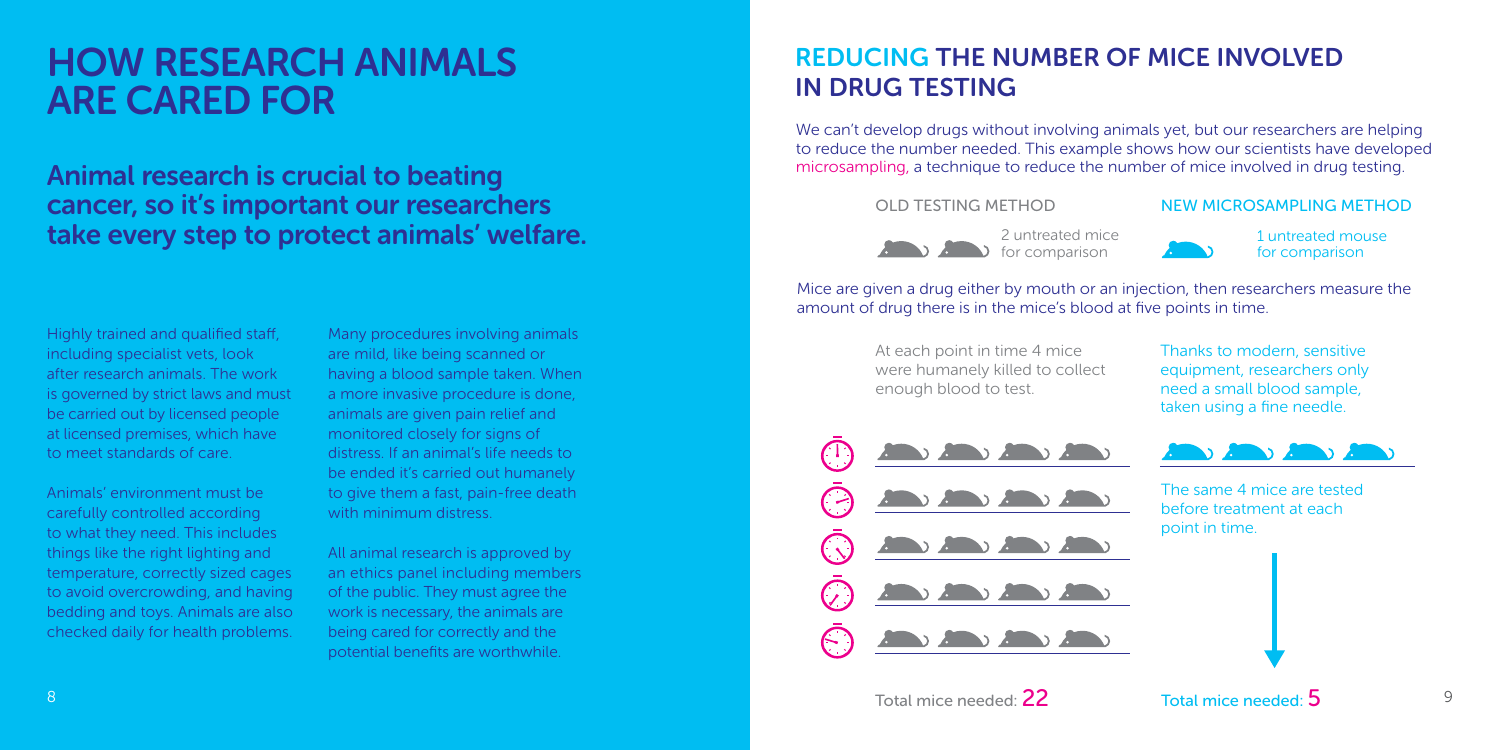## THE FUTURE

Animals are only part of the story. Researchers study cells grown in the lab, examine samples of human tumours, and use computers to model cancer cells virtually.

Our scientists are helping to improve animal research by developing ways to: replace animals; reduce the number of animals needed (see p. 9); and **refine** experiments to limit distress to them. Here are some examples.

Modern imaging techniques that track cancer in a single animal as it develops and spreads mean fewer animals are needed for each study.

Scientists are designing tests to predict side effects of new cancer treatments using small samples of human blood. This might mean fewer animals are needed to check a drug's safety.

Researchers are developing artificial tumours grown in the lab. This will help them uncover how tumour cells communicate with the healthy cells around them – a process key to the growth and spread of cancer. These artificial tumours could replace the use of animals to study these relationships.

Completely replacing all animals in research is not yet possible. For now we will continue funding the highest quality research – including research involving animals – to help beat cancer sooner.

#### CANCER PATIENTS AND THEIR FAMILIES ARE AT THE HEART OF EVERYTHING WE DO

We believe that all our research is vital if we are to save the lives of more people in the future.

FOR MY

CANCER RESEAR<sup>IH</sup>